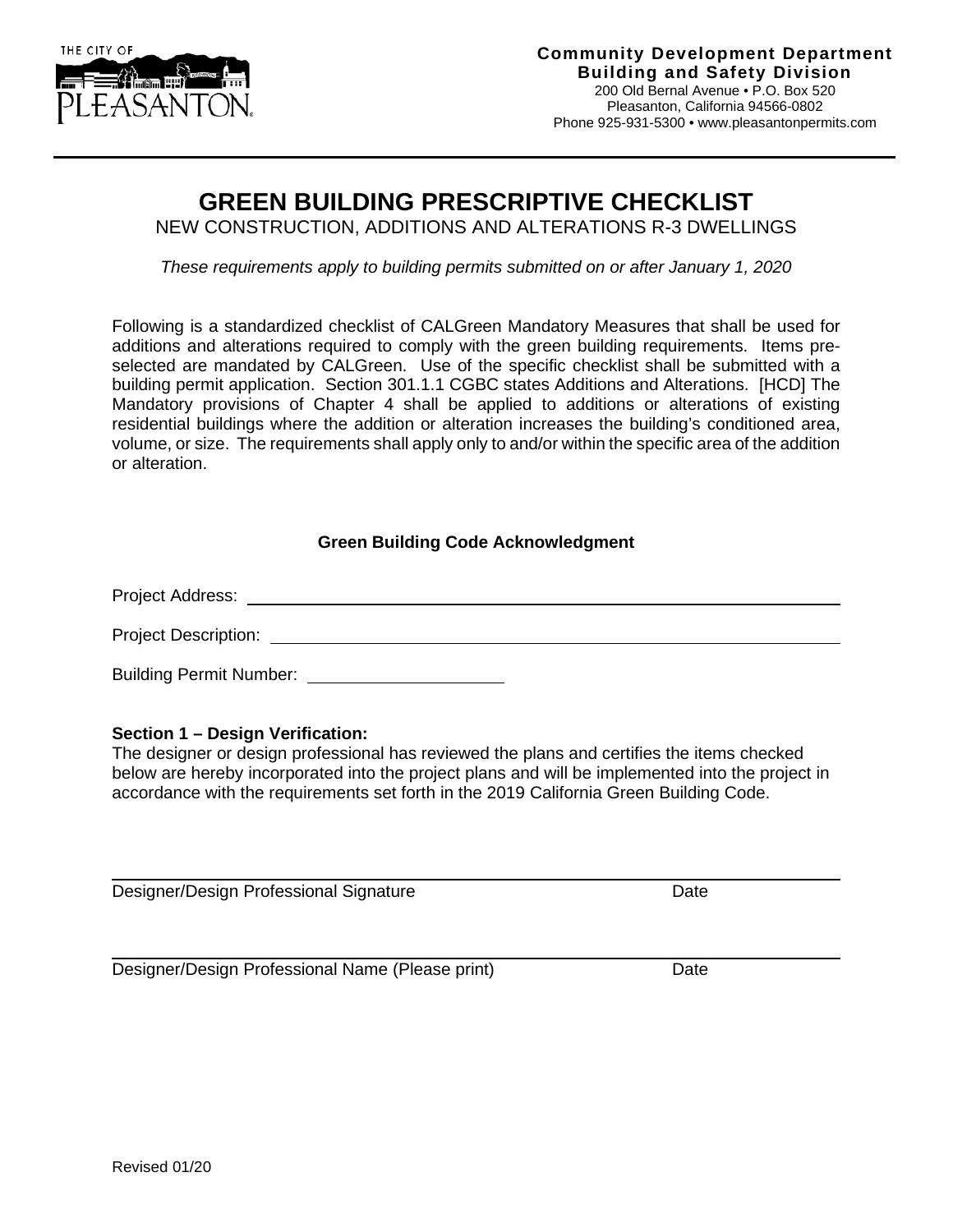| <b>Reference</b>                               | Part of<br>Plan<br>Set<br>Sheet # | <b>Reference</b>          | <b>Description</b>                                                                                                                             | <b>Comments</b>                                                                                                                                                                                                                                                                                                                                                                                                                                                                                                                                                                                                                                                                                                                                                                         | <b>City Use</b><br>Only<br>Field Insp.<br>Verification |
|------------------------------------------------|-----------------------------------|---------------------------|------------------------------------------------------------------------------------------------------------------------------------------------|-----------------------------------------------------------------------------------------------------------------------------------------------------------------------------------------------------------------------------------------------------------------------------------------------------------------------------------------------------------------------------------------------------------------------------------------------------------------------------------------------------------------------------------------------------------------------------------------------------------------------------------------------------------------------------------------------------------------------------------------------------------------------------------------|--------------------------------------------------------|
| <b>Residential</b><br><b>Energy</b>            |                                   | CALGreen<br>Mandatory     | CALGreen<br>4.201.1 Energy<br>Efficiency                                                                                                       | Compliance with Energy Code in effect<br>is mandatory. Sheets CF-1R and MF-<br>1R are required to be on the plans set.                                                                                                                                                                                                                                                                                                                                                                                                                                                                                                                                                                                                                                                                  | Initials:<br>Date:                                     |
| <b>Storm Water</b><br><b>Drainage</b>          |                                   | City<br>Municipal<br>Code | Municipal Code<br>Chapter 9.14<br>Storm water<br>Management<br>and Discharge<br>Control                                                        | The site shall be the minimum<br>requirements for drainage per the City<br>municipal code as outlined by the<br><b>State Water Board</b>                                                                                                                                                                                                                                                                                                                                                                                                                                                                                                                                                                                                                                                | Initials:<br>Date:                                     |
| <b>Grading and</b><br>Paving                   |                                   | CALGreen<br>Mandatory     | CALGreen<br>4.106.3 Grading<br>and paving                                                                                                      | Construction plans shall indicate how<br>the site grading or drainage system will<br>manage all surface water flows to keep<br>water from entering buildings.<br>Exception for additions and alterations<br>which do not alter the existing<br>drainage path.                                                                                                                                                                                                                                                                                                                                                                                                                                                                                                                           | Initials:<br>Date:                                     |
| <b>EV Charging</b><br>for new<br>construction  |                                   | CALGreen<br>Mandatory     | CALGreen<br>4.106.4 Electric<br>vehicle (EV)<br>charging for<br>new<br>construction                                                            | Comply with Section 4.106.4.1,<br>4.106.4.2, or 4.106.4.3 for future<br>installation and use of EV chargers.<br>■ Electric vehicle supply equipment<br>(EVSE) shall be installed in<br>accordance with the California<br>Electrical Code, Article 625.<br>Exceptions on a case by case basis<br>as determined by the Local<br>Enforcing Agency.<br>- Where there is no commercial<br>power supply.<br>• Verification that meeting<br>requirements will alter the local<br>utility infrastructure design<br>requirements on the utility side of<br>the meter increasing costs to the<br>homeowner/ developer by more<br>than \$400.00 per dwelling unit.<br>• Accessory Dwelling Units (ADU)<br>and Junior Accessory Dwelling<br>Units (JADU) without additional<br>parking facilities.0 | Initials:<br>Date:                                     |
| <b>EV Charging</b><br>1 & 2 family<br>dwelling |                                   | CALGreen<br>Mandatory     | CALGreen<br>4.106.4.1 &<br>4.106.4.1.1<br>EV charging:<br>one- and two-<br>family dwellings/<br>townhouses<br>with attached<br>private garages | Install a listed raceway to<br>accommodate a dedicated<br>208/240-volt branch circuit for each<br>dwelling unit.<br>Raceway shall not be less than<br>trade size 1 (nominal 1-inch inside<br>diameter).<br>Raceway shall originate at the main<br>service or subpanel and terminate<br>into a listed cabinet, box or other<br>enclosure in close proximity to the<br>proposed location of an EV<br>charger.                                                                                                                                                                                                                                                                                                                                                                             |                                                        |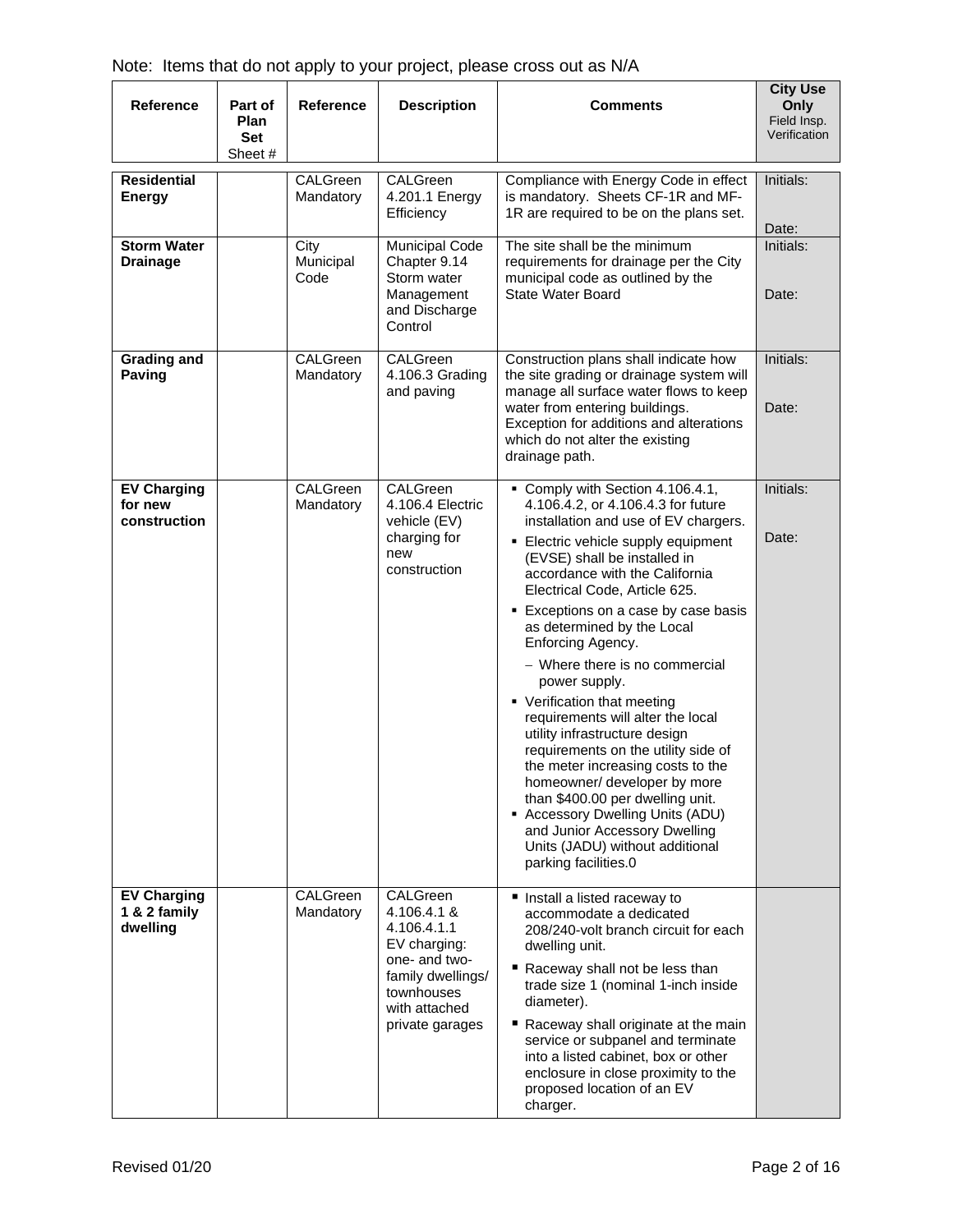| <b>Reference</b>                  | Part of<br><b>Plan</b><br><b>Set</b><br>Sheet # | <b>Reference</b>      | <b>Description</b>                                                                                             | <b>Comments</b>                                                                                                                                                                                                                                                                                                                                                                                                                                                                                                                                                                                                                                                                                                                 | <b>City Use</b><br>Only<br>Field Insp.<br>Verification |
|-----------------------------------|-------------------------------------------------|-----------------------|----------------------------------------------------------------------------------------------------------------|---------------------------------------------------------------------------------------------------------------------------------------------------------------------------------------------------------------------------------------------------------------------------------------------------------------------------------------------------------------------------------------------------------------------------------------------------------------------------------------------------------------------------------------------------------------------------------------------------------------------------------------------------------------------------------------------------------------------------------|--------------------------------------------------------|
|                                   |                                                 |                       |                                                                                                                | ■ Raceways are required to be<br>continuous at enclosed,<br>inaccessible or concealed areas<br>and spaces.<br>Service panel and/or subpanel shall<br>provide capacity to install a 40-<br>ampere minimum dedicated branch<br>circuit and spaces(s) reserved to<br>permit installation of a branch<br>circuit overcurrent protective<br>device.                                                                                                                                                                                                                                                                                                                                                                                  |                                                        |
| Single EV<br>space<br>required    |                                                 | CALGreen<br>Mandatory | CALGreen<br>4.106.4.2.3<br>Single EV<br>space required                                                         | ■ Install listed raceway capable of<br>accommodating a 208/240-volt<br>dedicated branch circuit.<br>■ The raceway shall not be less than<br>trade size 1 (nominal 1-inch inside<br>diameter).<br>■ The raceway shall originate at the<br>main service or subpanel and shall<br>terminate into a listed cabinet, box<br>or enclosure in close proximity to<br>the proposed location of the EV<br>space.<br>■ Construction documents shall<br>identify the raceway termination<br>point.<br>" The service panel and/or subpanel<br>shall provide capacity to install a<br>40-ampere minimum dedicated<br>branch circuit and spaces(s)<br>reserved to permit installation of a<br>branch circuit overcurrent protective<br>device. |                                                        |
| <b>Indoor Water</b><br><b>Use</b> |                                                 | CALGreen<br>Mandatory | CALGreen<br>4.03.1 Plumbing<br>fixtures<br>Water closets<br>Shower heads -<br>single multi<br>heads<br>Faucets | ■ 4.303.1.1 Water closets: The<br>effective flush volume of all water<br>closets shall not exceed 1.28<br>gallons per flush. Tank -type water<br>closets shall be certified to the<br>performance criteria of the U.S.<br>EPA Water Sense Specification for<br>Tank-type Toilets.<br>■ 4.303.1.3.1 Single Showerhead:<br>Showerheads shall have a<br>maximum flow rate of not more than<br>1.8 gallons per minute at 80 psi.<br>Showerheads shall be certified to<br>the performance criteria of the U.S.<br>EPA Water Sense Specification for<br>Showerheads.<br>■ 4.303.1.3.2 Multiple showerheads<br>serving one shower. When a<br>shower is served by more than one                                                         | Initials:<br>Date:                                     |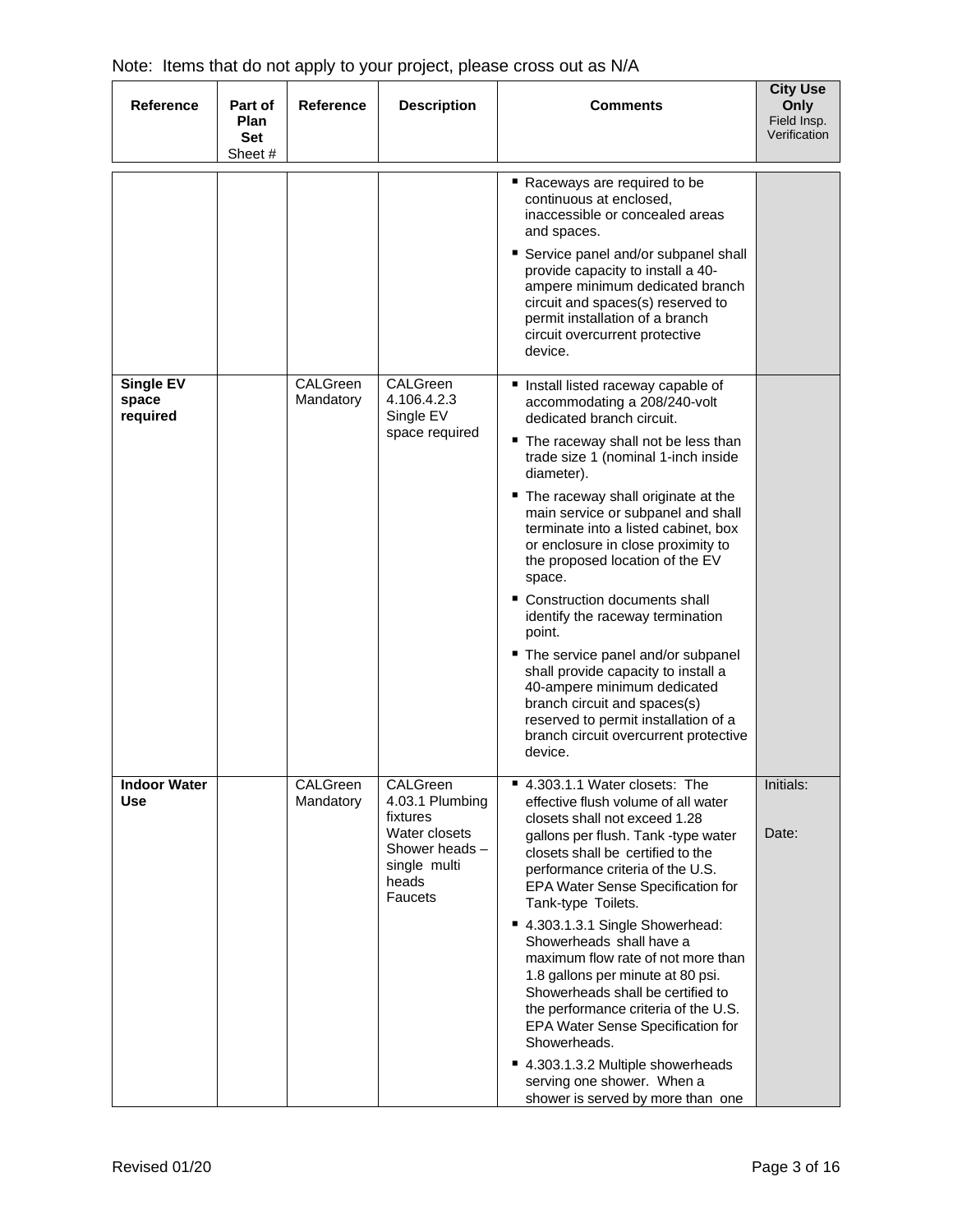| <b>Reference</b>                 | Part of<br>Plan<br><b>Set</b><br>Sheet # | <b>Reference</b>      | <b>Description</b>                                                            | <b>Comments</b>                                                                                                                                                                                                                                                                                                                                                                                                                                                                                                                                                                                                                                                                                                                                                                                                                                                                                                                                                                                                                                                                                                                                                                                                                                                                                                                                                                                               | <b>City Use</b><br>Only<br>Field Insp.<br>Verification |
|----------------------------------|------------------------------------------|-----------------------|-------------------------------------------------------------------------------|---------------------------------------------------------------------------------------------------------------------------------------------------------------------------------------------------------------------------------------------------------------------------------------------------------------------------------------------------------------------------------------------------------------------------------------------------------------------------------------------------------------------------------------------------------------------------------------------------------------------------------------------------------------------------------------------------------------------------------------------------------------------------------------------------------------------------------------------------------------------------------------------------------------------------------------------------------------------------------------------------------------------------------------------------------------------------------------------------------------------------------------------------------------------------------------------------------------------------------------------------------------------------------------------------------------------------------------------------------------------------------------------------------------|--------------------------------------------------------|
|                                  |                                          |                       |                                                                               | showerhead, the combined flow rate<br>of all showerheads and/or other<br>shower outlets controlled by a<br>single valve shall not exceed 1.8<br>gallons per minute at 80 psi, or the<br>shower shall be designed to allow<br>only one shower outlet to be in<br>operation at a time.<br>■ 4.303.1.4.1 Residential lavatory<br>faucets: The maximum flow rate of<br>residential lavatory faucets shall not<br>exceed 1.2 gallons per minute at 60<br>psi. The minimum flow rate of<br>residential lavatory faucets shall not<br>be less than 0.8 gallons per minute<br>at 20 psi.<br>■ 4.303.1.4.2 Lavatory faucets in<br>common and public use areas. The<br>maximum flow rate of lavatory<br>faucets installed in common and<br>public use areas (outside of<br>dwellings or sleeping units) in<br>residential buildings shall not<br>exceed 0.5 gallons per minute at 60<br>psi.<br>■ 4.303.1.4.3 Metering faucets.<br>Metering faucets when installed in<br>residential buildings shall not deliver<br>more than 0.2 gallons per cycle.<br>■ 4.303.1.4.4 Kitchen faucets. The<br>maximum flow rate of kitchen<br>faucets shall not exceed 1.8 gallons<br>per minute at 60 psi. Kitchen<br>faucets may temporarily increase<br>the flow above the maximum rate<br>but not to exceed 2.2 gallons per<br>minute at 60 psi, and must default<br>to a maximum flow rate of 1.8<br>gallons per minute at 60 psi. |                                                        |
| <b>Standards</b><br>for plumbing |                                          | CALGreen<br>Mandatory | CALGreen<br>4.303.2<br>Standards for<br>plumbing<br>fixtures and<br>fittings  | Plumbing fixtures and fittings shall be<br>installed in accordance with the<br>California Plumbing Code, and shall<br>meet the applicable standards<br>referenced in Table 1701.1 of the<br>California Plumbing Code.                                                                                                                                                                                                                                                                                                                                                                                                                                                                                                                                                                                                                                                                                                                                                                                                                                                                                                                                                                                                                                                                                                                                                                                         | Initials:<br>Date:                                     |
| Outdoor<br>water use             |                                          | CALGreen<br>Mandatory | CALGreen<br>4.304.1 Outdoor<br>potable water<br>use in<br>landscape<br>areas. | Residential developments shall comply<br>with a local water efficient landscape<br>ordinance or the current California<br>Department of Water Resources'<br>Model Efficient Landscape Ordinance<br>(MWELO), Whichever is more<br>stringent:                                                                                                                                                                                                                                                                                                                                                                                                                                                                                                                                                                                                                                                                                                                                                                                                                                                                                                                                                                                                                                                                                                                                                                   | Initials:<br>Date:                                     |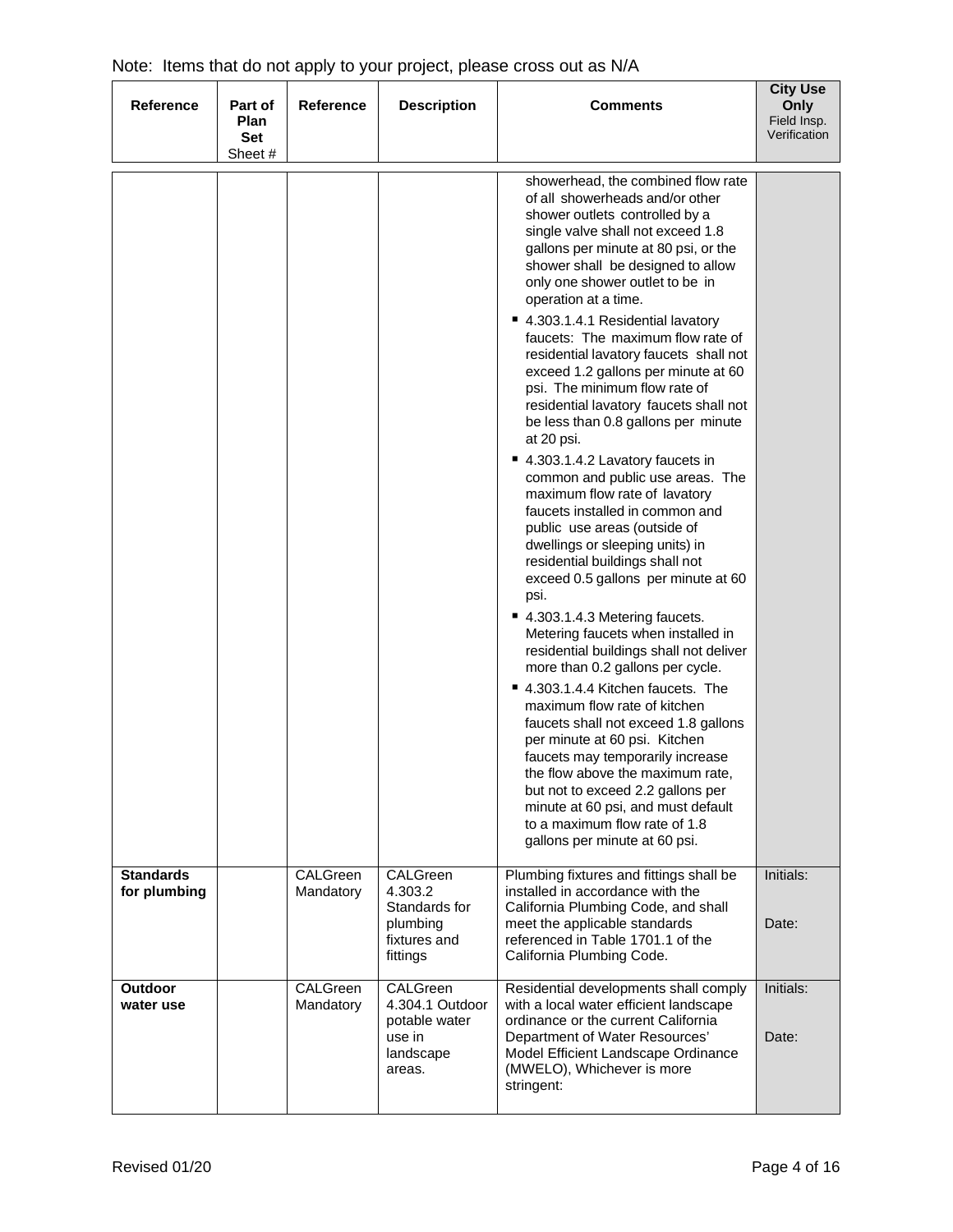| <b>Reference</b>                           | Part of<br>Plan<br><b>Set</b><br>Sheet # | <b>Reference</b>          | <b>Description</b>                                                                                                                          | Comments                                                                                                                                                                                                                                                                                                                                                                                                                                                                                                                                                                                                                                                                                                    | <b>City Use</b><br>Only<br>Field Insp.<br>Verification |
|--------------------------------------------|------------------------------------------|---------------------------|---------------------------------------------------------------------------------------------------------------------------------------------|-------------------------------------------------------------------------------------------------------------------------------------------------------------------------------------------------------------------------------------------------------------------------------------------------------------------------------------------------------------------------------------------------------------------------------------------------------------------------------------------------------------------------------------------------------------------------------------------------------------------------------------------------------------------------------------------------------------|--------------------------------------------------------|
| <b>Rodent</b><br><b>Protection</b>         |                                          | CALGreen<br>Mandatory     | CALGreen<br>4.406.1<br>Enhanced<br>Durability and<br>Reduced<br>Maintenance                                                                 | Rodent proofing. Annular spaces<br>around pipes, electrical cables, conduit<br>or other openings in sole/bottom plates<br>at exterior walls shall be protected<br>against the passage of rodents by<br>closing such openings with cement<br>mortar, concrete masonry or a similar<br>method acceptable to the enforcing<br>agency.                                                                                                                                                                                                                                                                                                                                                                          | Initials:<br>Date:                                     |
| <b>Construction</b><br>waste<br>management |                                          | City<br>Municipal<br>Code | <b>Municipal Code</b><br>Green Building<br>Code section<br>20.26.050 and<br>Construction<br>and demolition<br><b>Debris</b><br>Section 9.21 | Construction waste reduction, disposal<br>and recycling/ Each applicant for a<br>regulated project shall comply with the<br>diversion requirements of this section.<br>Compliance with this section shall be a<br>condition of approval for any building<br>or demolition permit issued for a<br>regulated project.<br>Diversion requirement means the<br>recycling or reuse of at least 90<br>percent of Portland cement concrete<br>and asphalt concrete and at least 75<br>percent of the remaining construction<br>and demolition debris, or the<br>percentage established by the<br>compliance official for a project<br>pursuant to an exemption, of the total<br>construction and demolition debris. |                                                        |
| <b>Building</b><br><b>Maintenance</b>      |                                          | CALGreen<br>Mandatory     | CALGreen<br>4.410.1 Building<br>Maintenance &<br>Operation                                                                                  | This mandatory feature requires a<br>maintenance manual be provided at<br>the final inspection of the project. The<br>manual shall include 10 points<br>concerning the operation and<br>maintenance of the dwelling.                                                                                                                                                                                                                                                                                                                                                                                                                                                                                        |                                                        |
| <b>Fire Places</b>                         |                                          | CALGreen<br>Mandatory     | CALGreen<br>4.503.1 the<br>installation of<br>factory built<br>fireplaces or<br>stoves                                                      | Any installed gas fireplace shall be<br>direct-vent sealed-combustion type.<br>Any installed woodstoves or pellet<br>stoves shall comply with U.S. EPA<br>New Source Performance Standards<br>(NSPS) emission limits as applicable,<br>and shall have a permanent label<br>indicating they are certified to meet<br>the emission limits. Woodstoves, pellet<br>stoves and fireplaces shall also<br>comply with applicable local<br>ordinances.                                                                                                                                                                                                                                                              |                                                        |
| <b>Pollutant</b><br>Control                |                                          | CALGreen<br>Mandatory     | CALGreen<br>4.504.1<br>Covering of duct<br>opening during<br>construction                                                                   | At the time of rough installation, during<br>storage on the construction site and<br>until final startup of the heating, cooling<br>and ventilating equipment, all duct and<br>other related air distribution component<br>openings shall be covered with tape,<br>plastic, sheet metal or other methods<br>acceptable to the enforcing agency to                                                                                                                                                                                                                                                                                                                                                           |                                                        |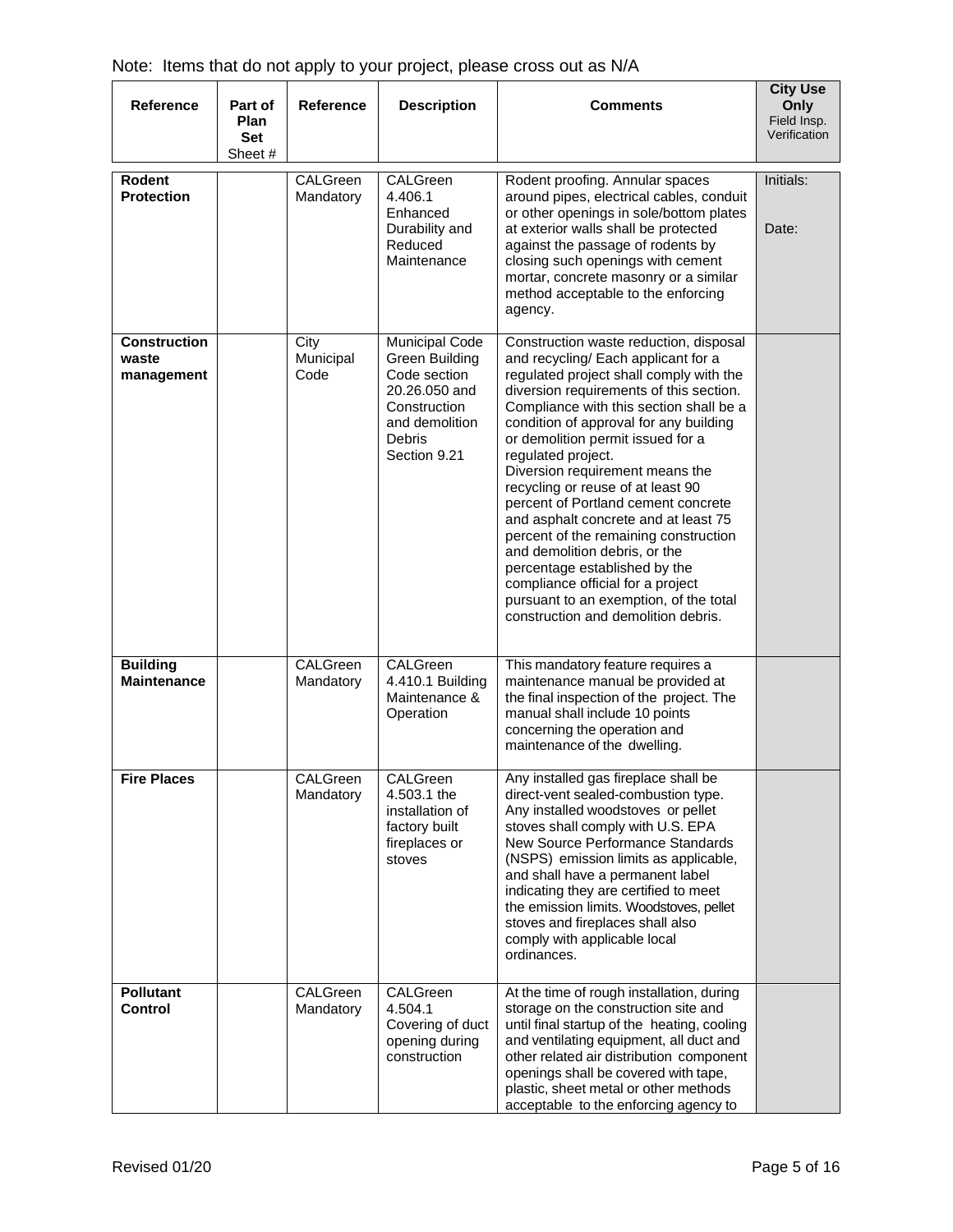| <b>Reference</b>                                         | Part of<br>Plan<br>Set<br>Sheet # | <b>Reference</b>      | <b>Description</b>                                            | <b>Comments</b>                                                                                                                                                                                                                                                                                                                                                                                                                                                                                                                                                                                                                                                                                                                                                                                                                                                                                                                                                                                                                                                                                                                                                                                                                                                                                                                                    | <b>City Use</b><br>Only<br>Field Insp.<br>Verification |
|----------------------------------------------------------|-----------------------------------|-----------------------|---------------------------------------------------------------|----------------------------------------------------------------------------------------------------------------------------------------------------------------------------------------------------------------------------------------------------------------------------------------------------------------------------------------------------------------------------------------------------------------------------------------------------------------------------------------------------------------------------------------------------------------------------------------------------------------------------------------------------------------------------------------------------------------------------------------------------------------------------------------------------------------------------------------------------------------------------------------------------------------------------------------------------------------------------------------------------------------------------------------------------------------------------------------------------------------------------------------------------------------------------------------------------------------------------------------------------------------------------------------------------------------------------------------------------|--------------------------------------------------------|
|                                                          |                                   |                       |                                                               | reduce the amount of water, dust and<br>debris, which may enter the system.                                                                                                                                                                                                                                                                                                                                                                                                                                                                                                                                                                                                                                                                                                                                                                                                                                                                                                                                                                                                                                                                                                                                                                                                                                                                        |                                                        |
| <b>Finishes:</b><br>Adhesives,<br>sealants and<br>caulks |                                   | CALGreen<br>Mandatory | CALGreen<br>4.504.2.1<br>Adhesives,<br>sealants and<br>caulks | Adhesives, sealants and caulks used<br>on the project shall meet the<br>requirements of the following<br>standards unless more stringent local<br>or regional air pollution or air quality<br>management district rules apply:<br>1. Adhesives, adhesive bonding<br>primers, adhesive primers,<br>sealants, sealant primers, and<br>caulks shall comply with local or<br>regional air pollution control or air<br>quality management district rules<br>where applicable, or SCAQMD Rule<br>1168 VOC limits, as shown in<br>Tables 4.504.1 or 4.504.2, as<br>applicable. Such products shall<br>also comply with Rule 1168<br>prohibition on the use of certain<br>toxic compounds (chloroform,<br>ethylene dichloride, methylene<br>chloride, perchloroethylene and<br>trichloroentylene), except for<br>aerosol products as specified in<br>Subsection 2 below.<br>2. Aerosol adhesives, and smaller unit<br>sizes of adhesives, and sealant or<br>caulking compounds (in units of<br>product, less packaging, which do<br>not weigh more than 1 pound and<br>do not consist of more than 16 fluid<br>ounces) shall comply with<br>statewide VOC standards and other<br>requirements, including prohibitions<br>on use of certain toxic compounds,<br>of the California Code of<br>Regulations (CCR), Title 17,<br>commencing with Section 94507. | Initials:<br>Date:                                     |
| <b>Finishes:</b><br><b>Paints and</b><br>coatings        |                                   | CALGreen<br>Mandatory | CALGreen<br>4.504.2.2 Paints<br>and Coatings                  | Architectural paints and coatings shall<br>comply with VOC limits in Table 1 of<br>the Air Resources Board Architectural<br>Suggested Control Measure, as shown<br>in Table 4.504.3, unless more<br>stringent local limits apply. The VOC<br>content limit for coatings that do not<br>meet the definitions for the specialty<br>coatings categories listed in Table<br>4.504.3 shall be determined by<br>classifying the coating as Flat, Nonflat,<br>or Nonflat-High Gloss coating, based<br>on its gloss, as defined in subsections<br>4.21, 4.36, and 4.37, of the 2007<br>California Air Resources Board,                                                                                                                                                                                                                                                                                                                                                                                                                                                                                                                                                                                                                                                                                                                                     | Initials:<br>Date:                                     |

Suggested Control Measure, and the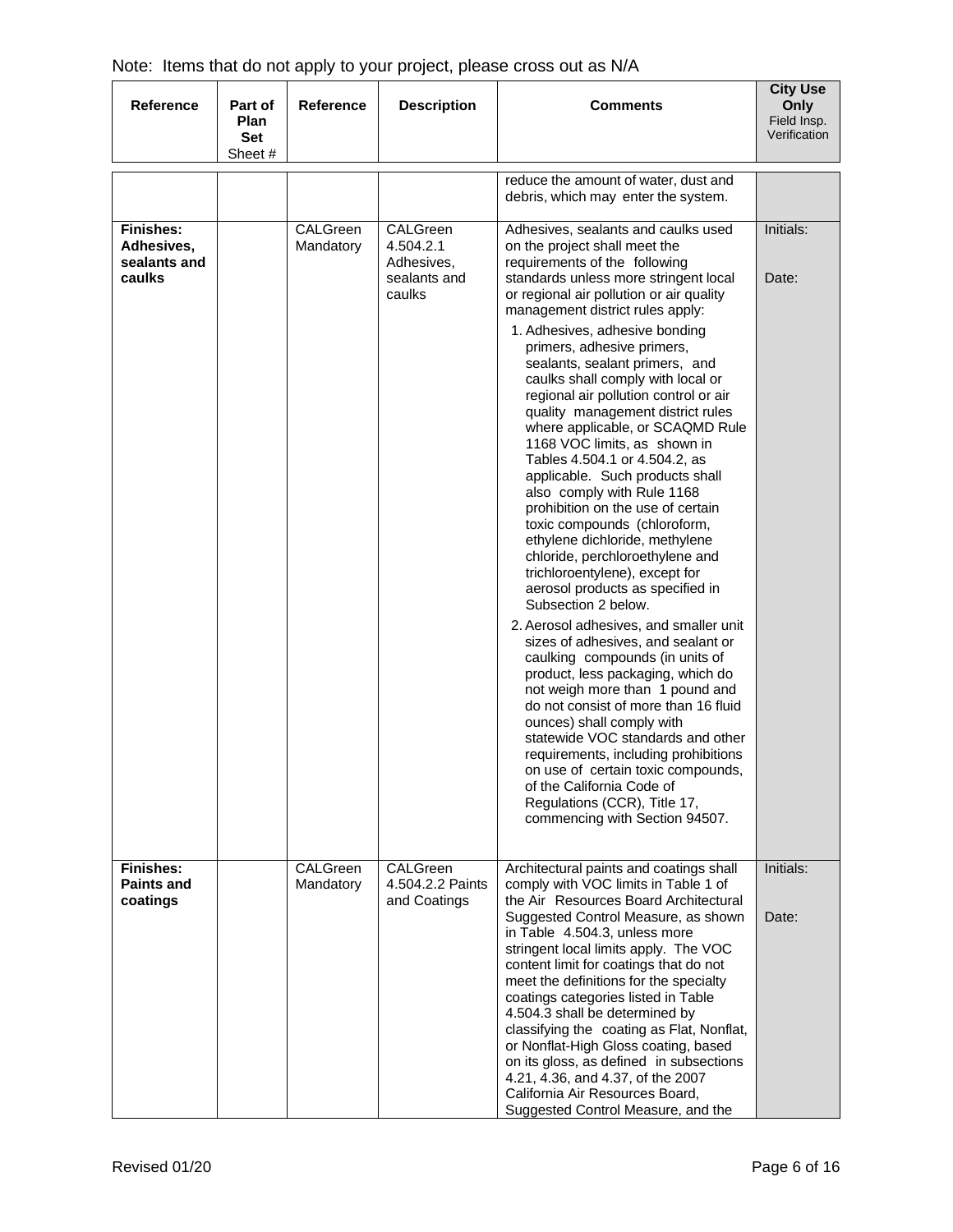| Reference                                             | Part of<br>Plan<br>Set<br>Sheet # | <b>Reference</b>      | <b>Description</b>                                      | <b>Comments</b>                                                                                                                                                                                                                                                                                                                                                                                                                                                                                                                                                                                | <b>City Use</b><br>Only<br>Field Insp.<br>Verification |
|-------------------------------------------------------|-----------------------------------|-----------------------|---------------------------------------------------------|------------------------------------------------------------------------------------------------------------------------------------------------------------------------------------------------------------------------------------------------------------------------------------------------------------------------------------------------------------------------------------------------------------------------------------------------------------------------------------------------------------------------------------------------------------------------------------------------|--------------------------------------------------------|
|                                                       |                                   |                       |                                                         | corresponding Flat, Nonflat, or Nonflat-<br>High Gloss VOC limit in Table 4.504.3<br>shall apply.                                                                                                                                                                                                                                                                                                                                                                                                                                                                                              |                                                        |
| <b>Finishes:</b><br>Aerosol<br>paints &<br>coatings   |                                   | CALGreen<br>Mandatory | CALGreen<br>4.504.2.3<br>Aerosol paints<br>and coatings | Aerosol paints and coatings shall meet<br>the Product-Weighted MIR Limits for<br>ROC in Section 94522(a)(2) and other<br>requirements, including prohibitions on<br>use of certain toxic compounds and<br>ozone depleting substances, in Section<br>94522(e)(1) and (f)(1) of the CCR,<br>Title 17, commencing with Section<br>94520; and in areas under the<br>jurisdiction of the Bay Area Air Quality<br>Management District shall additionally<br>comply with the percent VOC by<br>weight of product limits of Regulation 8,<br><b>Rule 49.</b>                                           | Initials:<br>Date:                                     |
| Carpeting<br>systems                                  |                                   | CALGreen<br>Mandatory | CALGreen<br>4.504.3<br>Carpeting<br>systems             | All carpet installed in the building<br>interior shall meet the testing and<br>product requirements of one of the<br>following:<br>1. Carpet and Rug Institute's Green<br>Label Plus Program.<br>2. California Department of Public<br>Health, "Standard Method for the<br>Testing and Evaluation of Volatile<br>Organic Chemical Emissions from<br>Indoor Sources Using<br>Environmental Chambers,"<br>Version 1.1, February 2010 (also<br>known as Specification 01350.)<br>3. NSF/ANSI 140 at the Gold level.<br>4. Scientific certifications System<br>Indoor Advantate <sup>tm</sup> Gold | Initials:<br>Date:                                     |
| Carpet<br><b>Cushion</b>                              |                                   | CALGreen<br>Mandatory | CALGreen<br>4.504.3.1<br>Carpeting<br>cushion           | All carpet cushion installed in the<br>building interior shall meet the<br>requirements of the Carpet and Rug<br>Institute's Green Label Plus Program.                                                                                                                                                                                                                                                                                                                                                                                                                                         |                                                        |
| Carpet<br><b>Adhesive</b>                             |                                   | CALGreen<br>Mandatory | CALGreen<br>4.504.3.2<br>Carpeting<br>adhesive          | All carpet adhesive shall meet the<br>requirements of Table 4.504.1.                                                                                                                                                                                                                                                                                                                                                                                                                                                                                                                           |                                                        |
| <b>Resilient</b><br><b>Flooring</b><br><b>Systems</b> |                                   | CALGreen<br>Mandatory | CALGreen<br>4.504.4<br>Resilient<br>flooring systems    | Where resilient flooring is installed, at<br>least 80% of floor area receiving<br>resilient flooring shall comply with one<br>or more of the following:<br>1. Products compliant with the<br>California Department of Public<br>Health, "Standard Method for the<br>Testing and Evaluation of Volatile<br>Organic Chemical Emissions from<br><b>Indoor Sources Using</b><br>Environmental Chambers," Version                                                                                                                                                                                   |                                                        |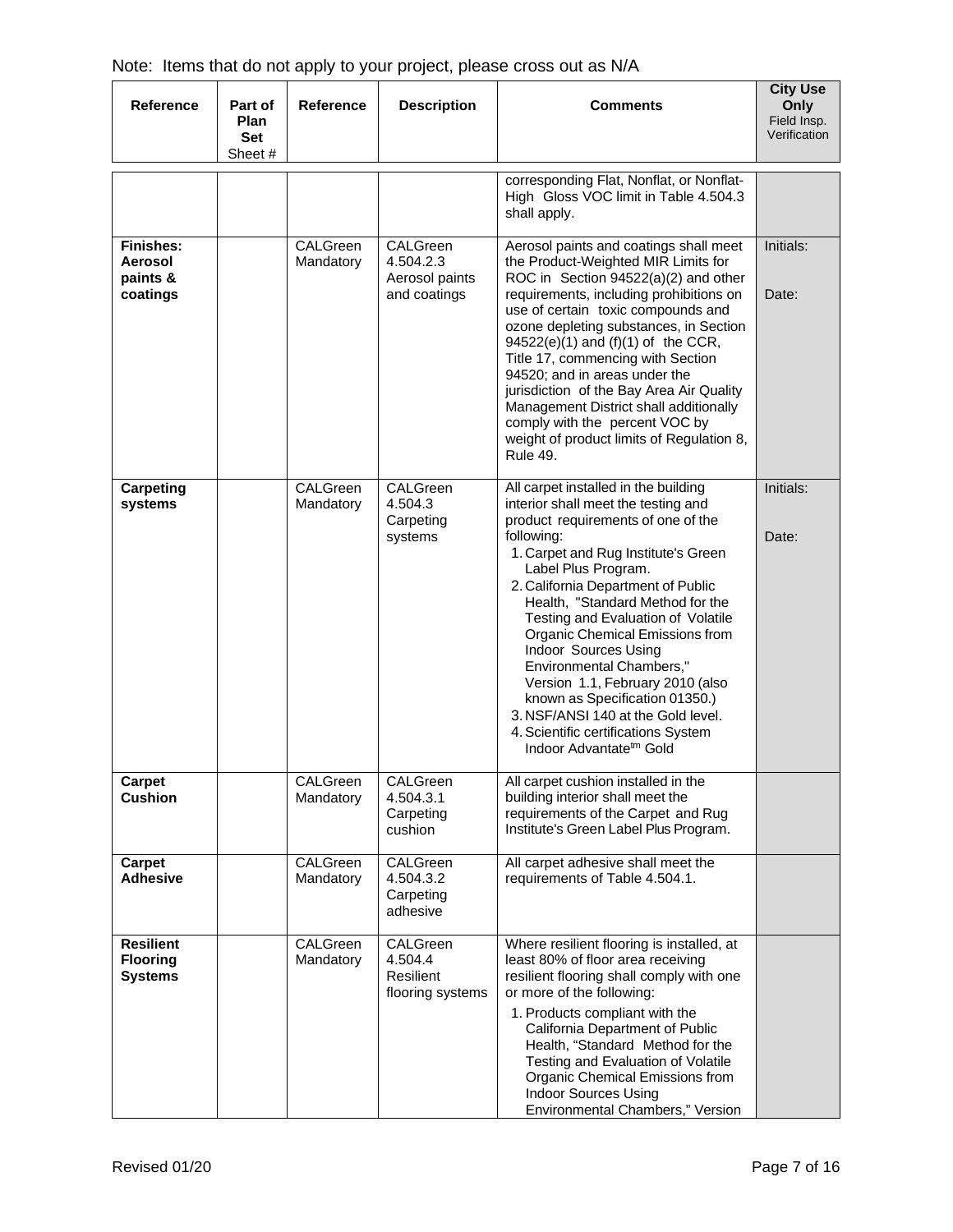| <b>Reference</b>                            | Part of<br><b>Plan</b><br><b>Set</b> | <b>Reference</b>      | <b>Description</b>                                | <b>Comments</b>                                                                                                                                                                                                                                                                                                                                                                                                                                                                                                                                                                                                                                                                                                                                                                                                                                                              | <b>City Use</b><br>Only<br>Field Insp.<br>Verification |
|---------------------------------------------|--------------------------------------|-----------------------|---------------------------------------------------|------------------------------------------------------------------------------------------------------------------------------------------------------------------------------------------------------------------------------------------------------------------------------------------------------------------------------------------------------------------------------------------------------------------------------------------------------------------------------------------------------------------------------------------------------------------------------------------------------------------------------------------------------------------------------------------------------------------------------------------------------------------------------------------------------------------------------------------------------------------------------|--------------------------------------------------------|
|                                             | Sheet #                              |                       |                                                   |                                                                                                                                                                                                                                                                                                                                                                                                                                                                                                                                                                                                                                                                                                                                                                                                                                                                              |                                                        |
|                                             |                                      |                       |                                                   | 1.1, February 2010 (also known as<br>Specification 01350), certified as a<br>CHPS Low-Emitting Material in the<br>Collaborative for High Performance<br>Schools (CHPS) High Performance<br>Products Database                                                                                                                                                                                                                                                                                                                                                                                                                                                                                                                                                                                                                                                                 |                                                        |
|                                             |                                      |                       |                                                   | 2. Products certified under UL<br><b>GREENGUARD Gold (formerly the</b><br>Greenguard Children & Schools<br>Program)                                                                                                                                                                                                                                                                                                                                                                                                                                                                                                                                                                                                                                                                                                                                                          |                                                        |
|                                             |                                      |                       |                                                   | 3. Certification under the Resilient<br>Floor Covering Institute (RFCI)<br>FloorScore program                                                                                                                                                                                                                                                                                                                                                                                                                                                                                                                                                                                                                                                                                                                                                                                |                                                        |
|                                             |                                      |                       |                                                   | 4. Meet the California Department of<br>Public Health, "Standard Method for<br>the Testing and Evaluation of<br>Volatile Organic Chemical<br><b>Emissions from Indoor Sources</b><br>Using Environmental Chambers,"<br>Version 1.1, February 2010 (also<br>known as Specification 01350)                                                                                                                                                                                                                                                                                                                                                                                                                                                                                                                                                                                     |                                                        |
| <b>Composite</b><br>Wood<br><b>Products</b> |                                      | CALGreen<br>Mandatory | CALGreen<br>4.504.4<br>Composite<br>wood products | Hardwood plywood, particleboard and<br>medium density fiberboard composite<br>wood products used on the interior or<br>exterior of the building shall meet the<br>requirements for formaldehyde as<br>specified in the Air Resources Board's<br>Air Toxics Control Measure for<br>Composite Wood (17 CCR 93120 et.<br>seq.), as shown in Table 4.504.5.<br>Documentation is required per Section<br>4.504.5.1. Definition of Composite<br>Wood Products: Composite wood<br>products include hardwood plywood,<br>particle board, and medium density<br>fiberboard. "Composite wood<br>products" do not include hardboard,<br>structural plywood, structural panels,<br>structural composite lumber, oriented<br>strand board, glued laminated timber,<br>prefabricated wood I-joists, or finger-<br>joined lumber, all as specified in CCR,<br>Title 17, Section 93120.1(a). |                                                        |
| Documenta-<br>tion                          |                                      | CALGreen<br>Mandatory | CALGreen<br>4.504.5.1<br>Documentation            | Verification of compliance with this<br>section shall be provided as requested<br>by the enforcing agency.<br>Documentation shall include at least<br>one of the following:                                                                                                                                                                                                                                                                                                                                                                                                                                                                                                                                                                                                                                                                                                  | Initials:<br>Date:                                     |
|                                             |                                      |                       |                                                   | 1. Product certifications and<br>specifications.<br>2. Chain of custody certifications.                                                                                                                                                                                                                                                                                                                                                                                                                                                                                                                                                                                                                                                                                                                                                                                      |                                                        |
|                                             |                                      |                       |                                                   | 3. Product labeled and invoiced as<br>meeting the Composite Wood<br>Products regulation (see CCR, Title                                                                                                                                                                                                                                                                                                                                                                                                                                                                                                                                                                                                                                                                                                                                                                      |                                                        |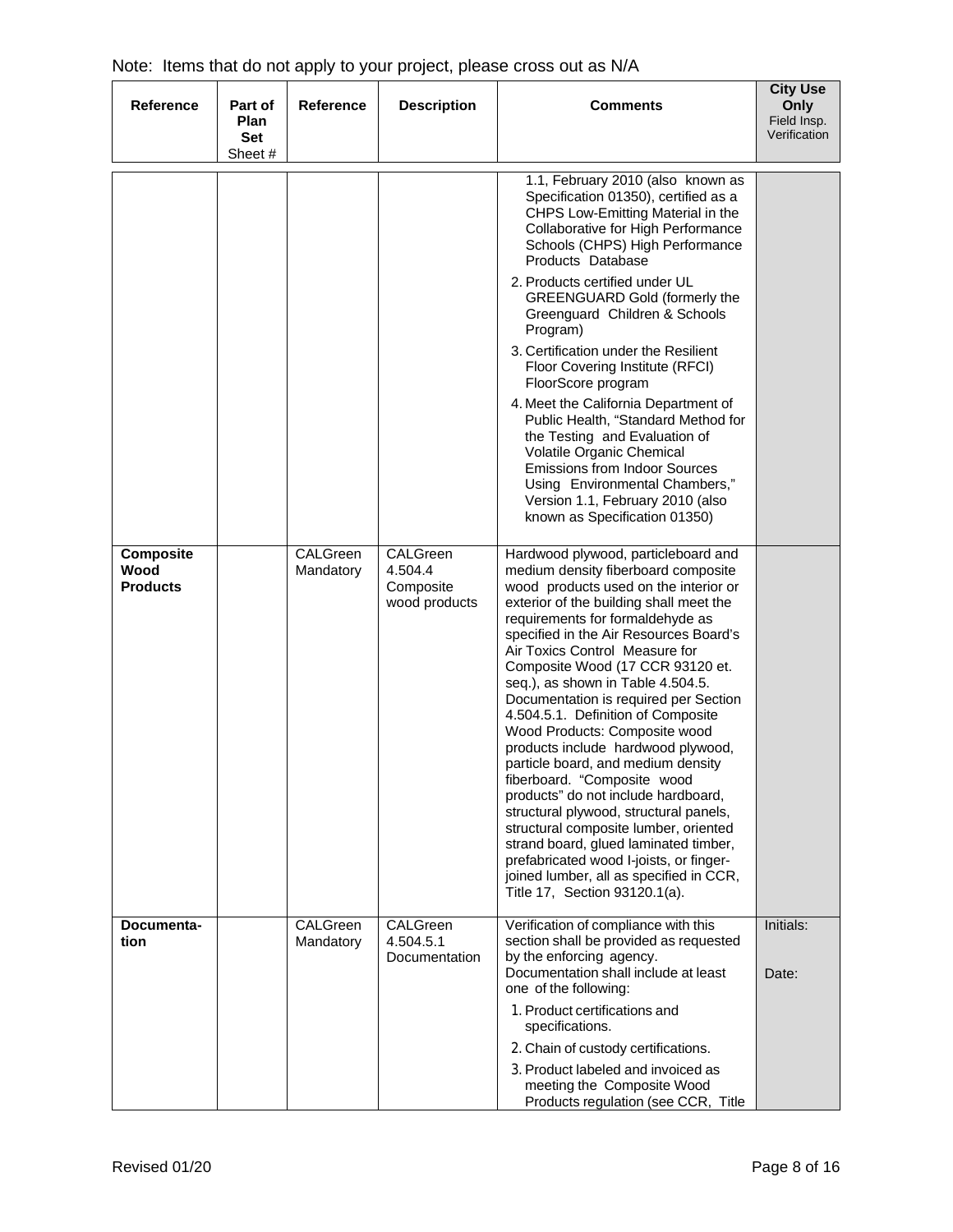| <b>Reference</b>                                                            | Part of<br><b>Plan</b><br><b>Set</b><br>Sheet# | <b>Reference</b>      | <b>Description</b>                                                                | <b>Comments</b>                                                                                                                                                                                                                                                                                                                                                                                                                                                                                                                                                                                                                                                                                                                                                                                                                                                                                                                                                                                                                                                                                                                                                                                                                                                    | <b>City Use</b><br>Only<br>Field Insp.<br>Verification |
|-----------------------------------------------------------------------------|------------------------------------------------|-----------------------|-----------------------------------------------------------------------------------|--------------------------------------------------------------------------------------------------------------------------------------------------------------------------------------------------------------------------------------------------------------------------------------------------------------------------------------------------------------------------------------------------------------------------------------------------------------------------------------------------------------------------------------------------------------------------------------------------------------------------------------------------------------------------------------------------------------------------------------------------------------------------------------------------------------------------------------------------------------------------------------------------------------------------------------------------------------------------------------------------------------------------------------------------------------------------------------------------------------------------------------------------------------------------------------------------------------------------------------------------------------------|--------------------------------------------------------|
|                                                                             |                                                |                       |                                                                                   |                                                                                                                                                                                                                                                                                                                                                                                                                                                                                                                                                                                                                                                                                                                                                                                                                                                                                                                                                                                                                                                                                                                                                                                                                                                                    |                                                        |
|                                                                             |                                                |                       |                                                                                   | 17, Section 93120, et seq.).<br>4. Exterior grade products marked as<br>meeting the PS-1 or PS-2<br>standards of the Engineered Wood<br>Association, the Australian AS/NZS<br>2269, European 636 3S and<br>Canadian CSA 0121, CSA 0151, CSA<br>0153 and CSA 0325 standards.<br>5. Other methods acceptable to the<br>enforcing                                                                                                                                                                                                                                                                                                                                                                                                                                                                                                                                                                                                                                                                                                                                                                                                                                                                                                                                     |                                                        |
| <b>Interior</b><br><b>Moisture</b><br><b>Control</b>                        |                                                | CALGreen<br>Mandatory | CALGreen<br>4.505.2<br><b>Interior</b><br>Moisture                                | Vapor retarder and capillary break is<br>installed at slab-on grade foundations                                                                                                                                                                                                                                                                                                                                                                                                                                                                                                                                                                                                                                                                                                                                                                                                                                                                                                                                                                                                                                                                                                                                                                                    | Initials:<br>Date:                                     |
| <b>Moisture</b><br><b>Content of</b><br><b>Building</b><br><b>Materials</b> |                                                | CALGreen<br>Mandatory | Control<br>CALGreen<br>4.505.3<br>Moisture<br>content of<br>building<br>materials | Building materials with visible signs of<br>water damage shall not be installed.<br>Wall and floor framing shall not be<br>enclosed when the framing members<br>exceed 19-percent moisture content.<br>Moisture content shall be verified in<br>compliance with the following:<br>1. Moisture content shall be<br>determined with either a probe-type<br>or contact-type moisture meter.<br>Equivalent moisture verification<br>methods may be approved by the<br>enforcing agency and shall satisfy<br>requirements found in Section 101.8<br>of this code.<br>2. Moisture readings shall be taken at<br>a point 2 feet (610 mm) to 4 feet<br>(1219 mm) from the grade stamped<br>end of each piece to be verified.<br>3. At least three random moisture<br>readings shall be performed on wall<br>and floor framing with<br>documentation acceptable to the<br>enforcing agency provided at the<br>time of approval to enclose the wall<br>and floor framing. Insulation<br>products which are visibly wet or<br>have a high moisture content shall<br>be replaced or allowed to dry prior<br>to enclosure in wall or floor cavities.<br>Manufacturers' drying<br>recommendations shall be followed<br>for wet-applied insulation products prior<br>to enclosure | Initials:<br>Date:                                     |
| <b>Indoor Air</b><br><b>Quality &amp;</b><br><b>Exhaust</b>                 |                                                | CALGreen<br>Mandatory | CALGreen<br>4.506.1 Indoor<br>Air Quality &<br>Exhaust                            | 4.506.1 Bathroom exhaust fans: Each<br>bathroom shall be mechanically<br>ventilated and shall comply with the<br>following:<br>1. Fans shall be ENERGY STAR                                                                                                                                                                                                                                                                                                                                                                                                                                                                                                                                                                                                                                                                                                                                                                                                                                                                                                                                                                                                                                                                                                        | Initials:<br>Date:                                     |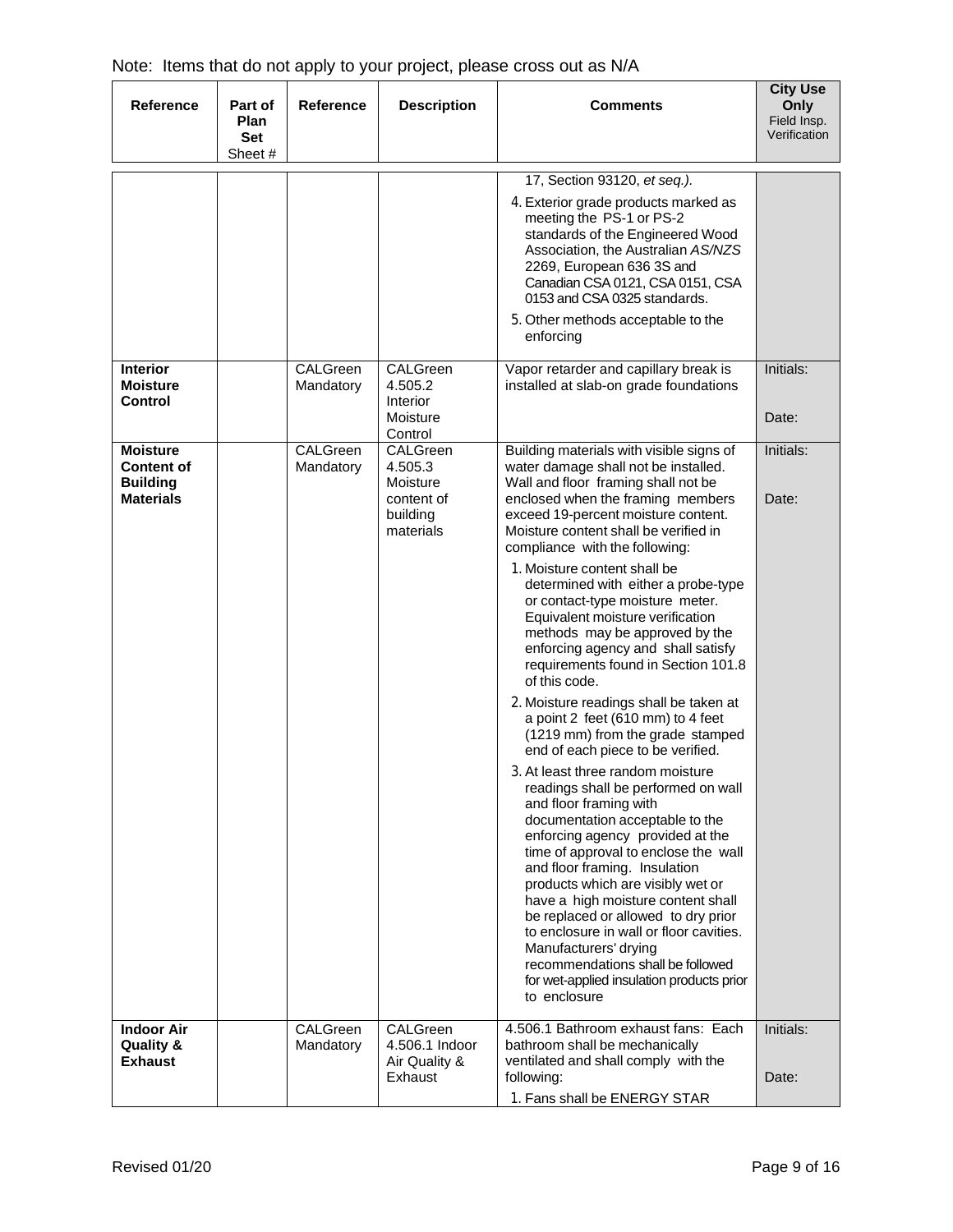| <b>Reference</b>                     | Part of<br><b>Plan</b> | <b>Reference</b>      | <b>Description</b>                              | <b>Comments</b>                                                                                                                                                                                                                                               | <b>City Use</b><br>Only<br>Field Insp. |
|--------------------------------------|------------------------|-----------------------|-------------------------------------------------|---------------------------------------------------------------------------------------------------------------------------------------------------------------------------------------------------------------------------------------------------------------|----------------------------------------|
|                                      | <b>Set</b><br>Sheet #  |                       |                                                 |                                                                                                                                                                                                                                                               | Verification                           |
|                                      |                        |                       |                                                 | compliant and be ducted to<br>terminate outside the building.                                                                                                                                                                                                 |                                        |
|                                      |                        |                       |                                                 | 2. Unless functioning as a<br>component of a whole house<br>ventilation system, fans must<br>be controlled by a humidity<br>control.                                                                                                                          |                                        |
|                                      |                        |                       |                                                 | a. Humidity controls shall be<br>capable of manual or automatic<br>adjustment between a relative<br>humidity range of less than 50<br>percent to a maximum of 80<br>percent. A humidity control<br>may utilize manual or<br>automatic means of<br>adjustment. |                                        |
|                                      |                        |                       |                                                 | b. A humidity control may be a<br>separate component to the<br>exhaust fan and is not required<br>to be integral or built-in.                                                                                                                                 |                                        |
|                                      |                        |                       |                                                 | Notes: For the purposes of this<br>section, a bathroom is a room which<br>contains a bathtub, shower, or<br>tub/shower combination.                                                                                                                           |                                        |
|                                      |                        |                       |                                                 | Lighting integral to bathroom exhaust<br>fans shall comply with the California<br>Energy Code.                                                                                                                                                                |                                        |
| Environ-<br>mental<br><b>Comfort</b> |                        | CALGreen<br>Mandatory | CALGreen<br>4.507.2<br>Environmental<br>Comfort | 4.507.2 Heating and air-conditioning<br>system design: Heating and air-<br>conditioning systems shall be sized,<br>designed and equipment selected<br>using the following methods:                                                                            |                                        |
|                                      |                        |                       |                                                 | 1. The heat loss and heat gain is<br>established according to ANSI/<br>ACCA 2 Manual J-2016<br>(Residential Load Calculation),<br>ASHRAE handbooks or other<br>equivalent design software or<br>methods.                                                      |                                        |
|                                      |                        |                       |                                                 | 2. Duct systems are sized according to<br>ANSI/ACCA 1 Manual D-<br>2016(Residential Duct Systems),<br>ASHRAE handbooks or other<br>equivalent design software or<br>methods.                                                                                  |                                        |
|                                      |                        |                       |                                                 | 3. Select heating and cooling<br>equipment according to ANSI/<br>ACCA 3 Manual S-2014 (Residential<br>Equipment Selection) or other<br>equivalent design software or<br>methods.                                                                              |                                        |
|                                      |                        |                       |                                                 | Exception: Use of alternate design                                                                                                                                                                                                                            |                                        |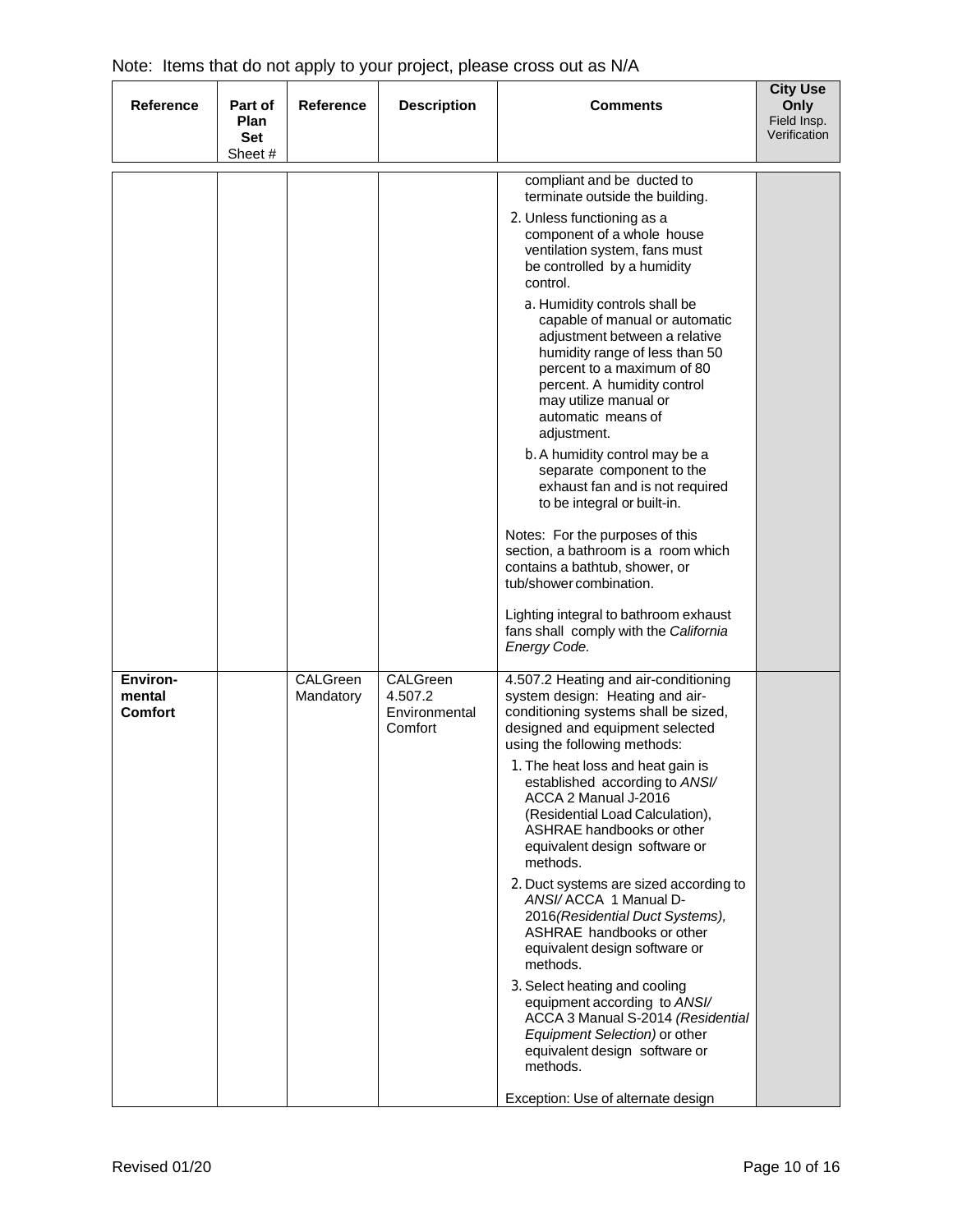| <b>Reference</b>                                                           | Part of<br><b>Plan</b><br>Set<br>Sheet # | <b>Reference</b>      | <b>Description</b>                                                  | <b>Comments</b>                                                                                                                                                                                                                                                                                                                                                                                                                                                                                                                                                                                                                                                                                                                         | <b>City Use</b><br>Only<br>Field Insp.<br>Verification |
|----------------------------------------------------------------------------|------------------------------------------|-----------------------|---------------------------------------------------------------------|-----------------------------------------------------------------------------------------------------------------------------------------------------------------------------------------------------------------------------------------------------------------------------------------------------------------------------------------------------------------------------------------------------------------------------------------------------------------------------------------------------------------------------------------------------------------------------------------------------------------------------------------------------------------------------------------------------------------------------------------|--------------------------------------------------------|
|                                                                            |                                          |                       |                                                                     | temperatures necessary to ensure the                                                                                                                                                                                                                                                                                                                                                                                                                                                                                                                                                                                                                                                                                                    |                                                        |
|                                                                            |                                          |                       |                                                                     | systems function are acceptable.                                                                                                                                                                                                                                                                                                                                                                                                                                                                                                                                                                                                                                                                                                        |                                                        |
| <b>Installer</b> and<br><b>Special</b><br>Inspector<br>Qualifica-<br>tions |                                          | CALGreen<br>Mandatory | CALGreen<br>Installer and<br>special<br>inspector<br>qualifications | <b>SECTION 702 QUALIFICATIONS</b><br>702.1 Installer training. HVAC system<br>installers shall be trained and certified<br>in the proper installation of HVAC<br>systems including ducts and<br>equipment by a nationally or regionally<br>recognized training or certification<br>program. Uncertified persons may<br>perform HVAC installations when<br>under the direct supervision and<br>responsibility of a person trained and<br>certified to install HVAC systems or<br>contractor licensed to install HVAC<br>systems. Examples of acceptable<br>HVAC training and certification<br>programs include but are not limited to<br>the following:                                                                                  |                                                        |
|                                                                            |                                          |                       |                                                                     | 1. State certified apprenticeship<br>programs.<br>2. Public utility training programs.                                                                                                                                                                                                                                                                                                                                                                                                                                                                                                                                                                                                                                                  |                                                        |
|                                                                            |                                          |                       |                                                                     | 3. Training programs sponsored by<br>trade, labor or statewide energy<br>consulting or verification<br>organizations.                                                                                                                                                                                                                                                                                                                                                                                                                                                                                                                                                                                                                   |                                                        |
|                                                                            |                                          |                       |                                                                     | 4. Programs sponsored by<br>manufacturing organizations.                                                                                                                                                                                                                                                                                                                                                                                                                                                                                                                                                                                                                                                                                |                                                        |
|                                                                            |                                          |                       |                                                                     | 5. Other programs acceptable to the<br>enforcing agency.                                                                                                                                                                                                                                                                                                                                                                                                                                                                                                                                                                                                                                                                                |                                                        |
|                                                                            |                                          |                       |                                                                     | 702.2 Special inspection. [HCD]<br>When required by the enforcing<br>agency, the owner or the responsible<br>entity acting as the owner's agent<br>shall employ one or more special<br>inspectors to provide inspection or<br>other duties necessary to substantiate<br>compliance with this code. Special<br>inspectors shall demonstrate<br>competence to the satisfaction of the<br>enforcing agency for the particular<br>type of inspection or task to be<br>performed. In addition to other<br>certifications or qualifications<br>acceptable to the enforcing agency,<br>the following certifications or<br>education may be considered by the<br>enforcing agency when evaluating the<br>qualifications of a special inspector: |                                                        |
|                                                                            |                                          |                       |                                                                     | 1. Certification by a national or<br>regional green building program or<br>standard publisher.<br>2. Certification by a statewide energy<br>consulting or verification                                                                                                                                                                                                                                                                                                                                                                                                                                                                                                                                                                  |                                                        |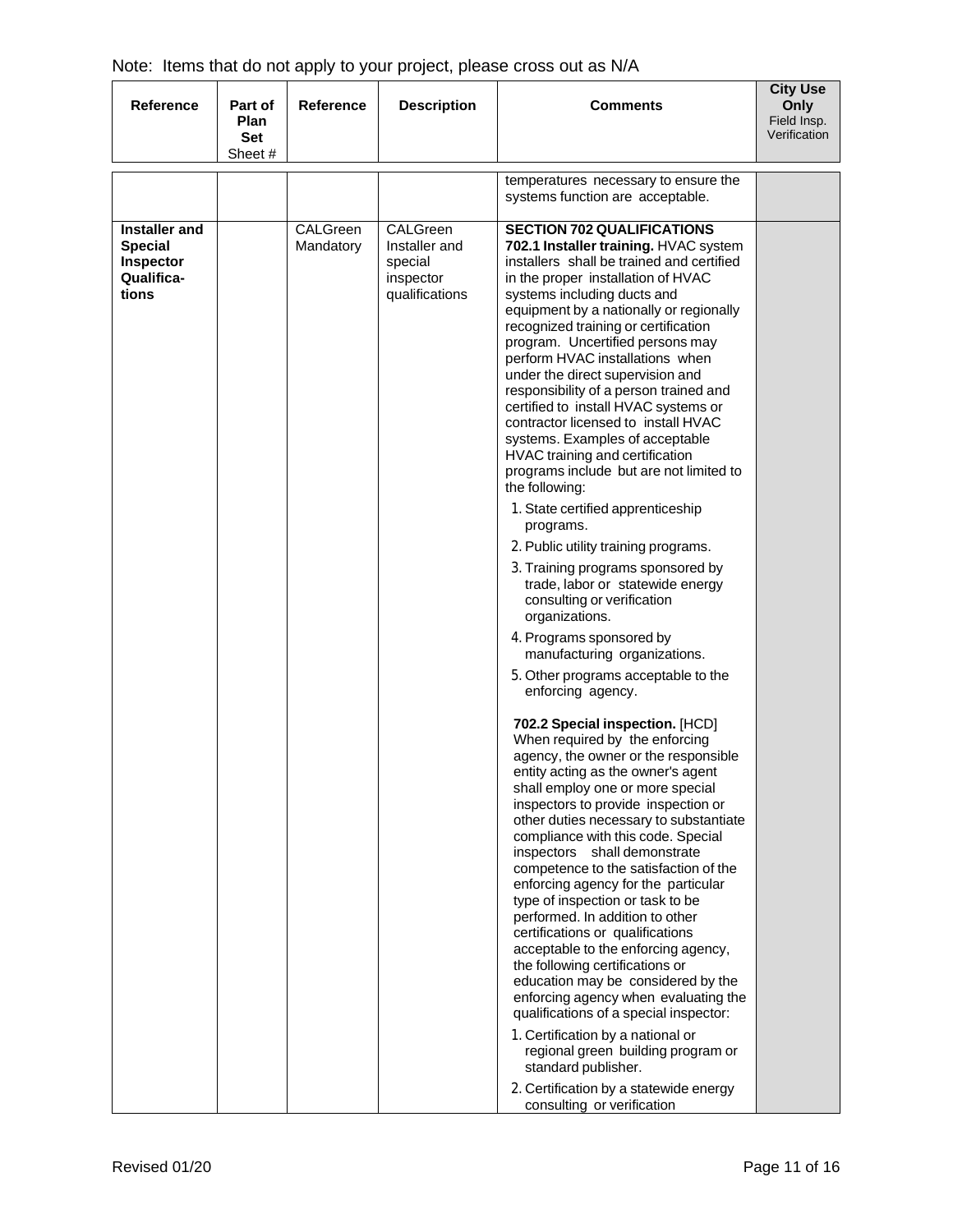| <b>Reference</b>                                                           | Part of<br>Plan<br><b>Set</b> | <b>Reference</b>      | <b>Description</b>                                                  | <b>Comments</b>                                                                                                                                                                                                                                                                                                                                                                                                                                                                                                                                                                                                                                                                                                                                                                                                                                                                                                                                                                                                                                                                                                                                                                                                                                                                                                | <b>City Use</b><br>Only<br>Field Insp.<br>Verification |
|----------------------------------------------------------------------------|-------------------------------|-----------------------|---------------------------------------------------------------------|----------------------------------------------------------------------------------------------------------------------------------------------------------------------------------------------------------------------------------------------------------------------------------------------------------------------------------------------------------------------------------------------------------------------------------------------------------------------------------------------------------------------------------------------------------------------------------------------------------------------------------------------------------------------------------------------------------------------------------------------------------------------------------------------------------------------------------------------------------------------------------------------------------------------------------------------------------------------------------------------------------------------------------------------------------------------------------------------------------------------------------------------------------------------------------------------------------------------------------------------------------------------------------------------------------------|--------------------------------------------------------|
|                                                                            | Sheet #                       |                       |                                                                     |                                                                                                                                                                                                                                                                                                                                                                                                                                                                                                                                                                                                                                                                                                                                                                                                                                                                                                                                                                                                                                                                                                                                                                                                                                                                                                                |                                                        |
|                                                                            |                               |                       |                                                                     | organization, such as HERS raters,<br>building performance contractors,<br>and home energy auditors.                                                                                                                                                                                                                                                                                                                                                                                                                                                                                                                                                                                                                                                                                                                                                                                                                                                                                                                                                                                                                                                                                                                                                                                                           |                                                        |
|                                                                            |                               |                       |                                                                     | 3. Successful completion of a third<br>party apprentice training program in<br>the appropriate trade.                                                                                                                                                                                                                                                                                                                                                                                                                                                                                                                                                                                                                                                                                                                                                                                                                                                                                                                                                                                                                                                                                                                                                                                                          |                                                        |
|                                                                            |                               |                       |                                                                     | 4. Other programs acceptable to the<br>enforcing agency.                                                                                                                                                                                                                                                                                                                                                                                                                                                                                                                                                                                                                                                                                                                                                                                                                                                                                                                                                                                                                                                                                                                                                                                                                                                       |                                                        |
|                                                                            |                               |                       |                                                                     | Notes:<br>1. Special inspectors shall be<br>independent entities with no<br>financial interest in the materials or<br>the project they are inspecting for<br>compliance with this code.<br>2. HERS raters are special inspectors<br>certified by the California Energy<br>Commission (CEC) to rate homes<br>in California according to the Home<br>Energy Rating System (HERS).                                                                                                                                                                                                                                                                                                                                                                                                                                                                                                                                                                                                                                                                                                                                                                                                                                                                                                                                |                                                        |
| <b>Installer</b> and<br><b>Special</b><br>Inspector<br>Qualifica-<br>tions |                               | CALGreen<br>Mandatory | CALGreen<br>Installer and<br>special<br>inspector<br>qualifications | <b>SECTION 702 QUALIFICATIONS</b><br>[BSC-CG] When required by the<br>enforcing agency, the owner or the<br>responsible entity acting as the<br>owner's agent shall employ one or<br>more special inspectors to provide<br>inspection or other duties necessary<br>to substantiate compliance with this<br>code. Special inspectors shall<br>demonstrate competence to the<br>satisfaction of the enforcing agency<br>for the particular type of inspection or<br>task to be performed. In addition,<br>the special inspector shall have a<br>certification from a recognized state,<br>national or international association,<br>as determined by the local agency.<br>The area of certification shall be<br>closely related to the primary job<br>function, as determined by the local<br>agency.<br>Note: Special inspectors shall be<br>independent entities with no<br>financial interest in the materials or<br>the project they are inspecting for<br>compliance to this code.<br><b>SECTION 703 VERIFICATIONS</b><br><b>703.1 Documentation.</b> Documentation<br>used to show compliance with this<br>code shall include but is not limited to,<br>construction documents, plans,<br>specifications, builder or installer<br>certification, inspection reports, or<br>other methods acceptable to the |                                                        |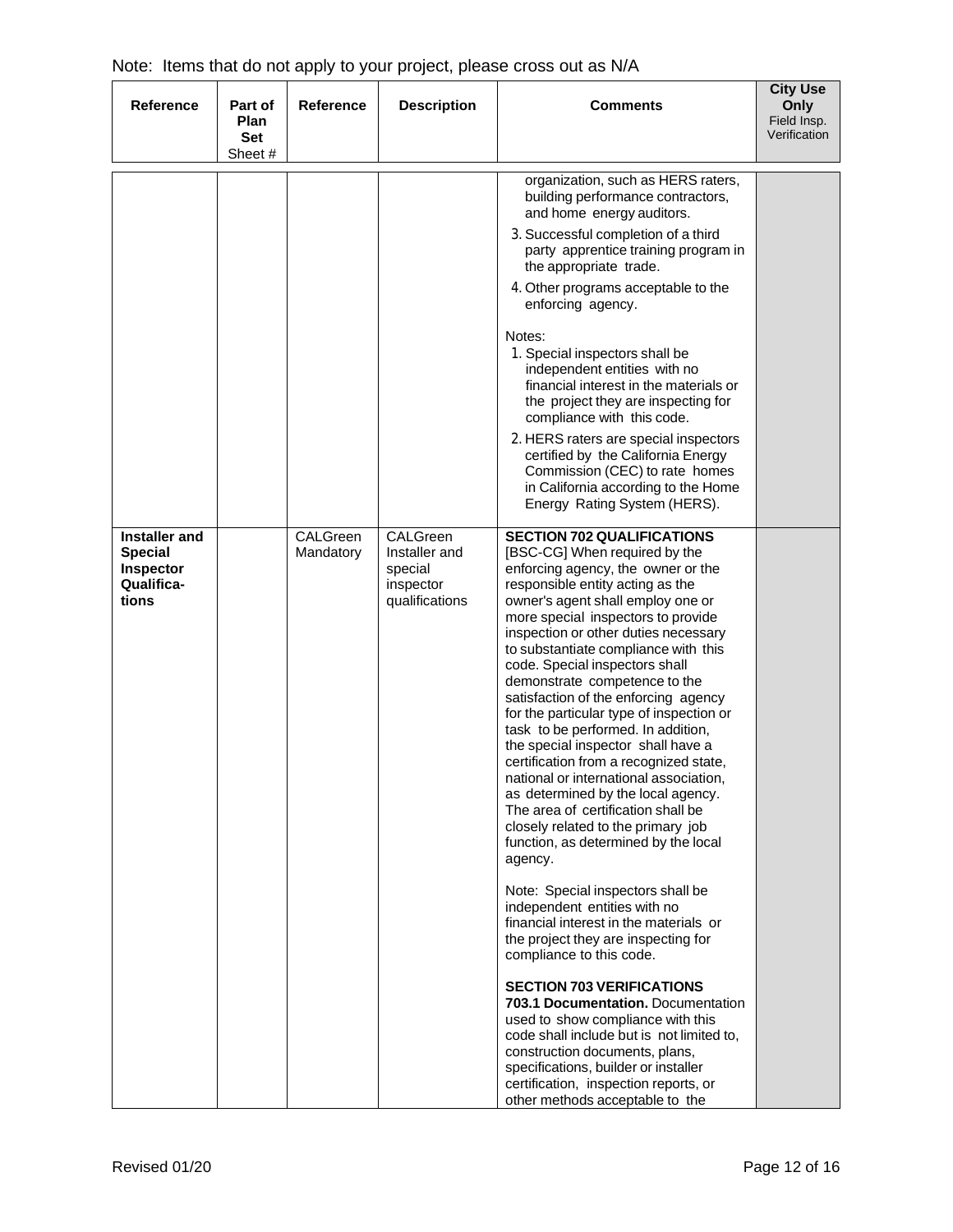|  | Note: Items that do not apply to your project, please cross out as N/A |  |  |  |  |  |
|--|------------------------------------------------------------------------|--|--|--|--|--|
|--|------------------------------------------------------------------------|--|--|--|--|--|

| Reference | Part of<br><b>Plan</b><br><b>Set</b><br>Sheet # | Reference | <b>Description</b> | <b>Comments</b>                                                                                                                                                                                                                                                                       | <b>City Use</b><br>Only<br>Field Insp.<br>Verification |
|-----------|-------------------------------------------------|-----------|--------------------|---------------------------------------------------------------------------------------------------------------------------------------------------------------------------------------------------------------------------------------------------------------------------------------|--------------------------------------------------------|
|           |                                                 |           |                    | enforcing agency which demonstrate<br>substantial conformance. When specific<br>documentation or special inspection is<br>necessary to verify compliance, that<br>method of compliance will be specified<br>in the appropriate section or identified<br>in the application checklist. |                                                        |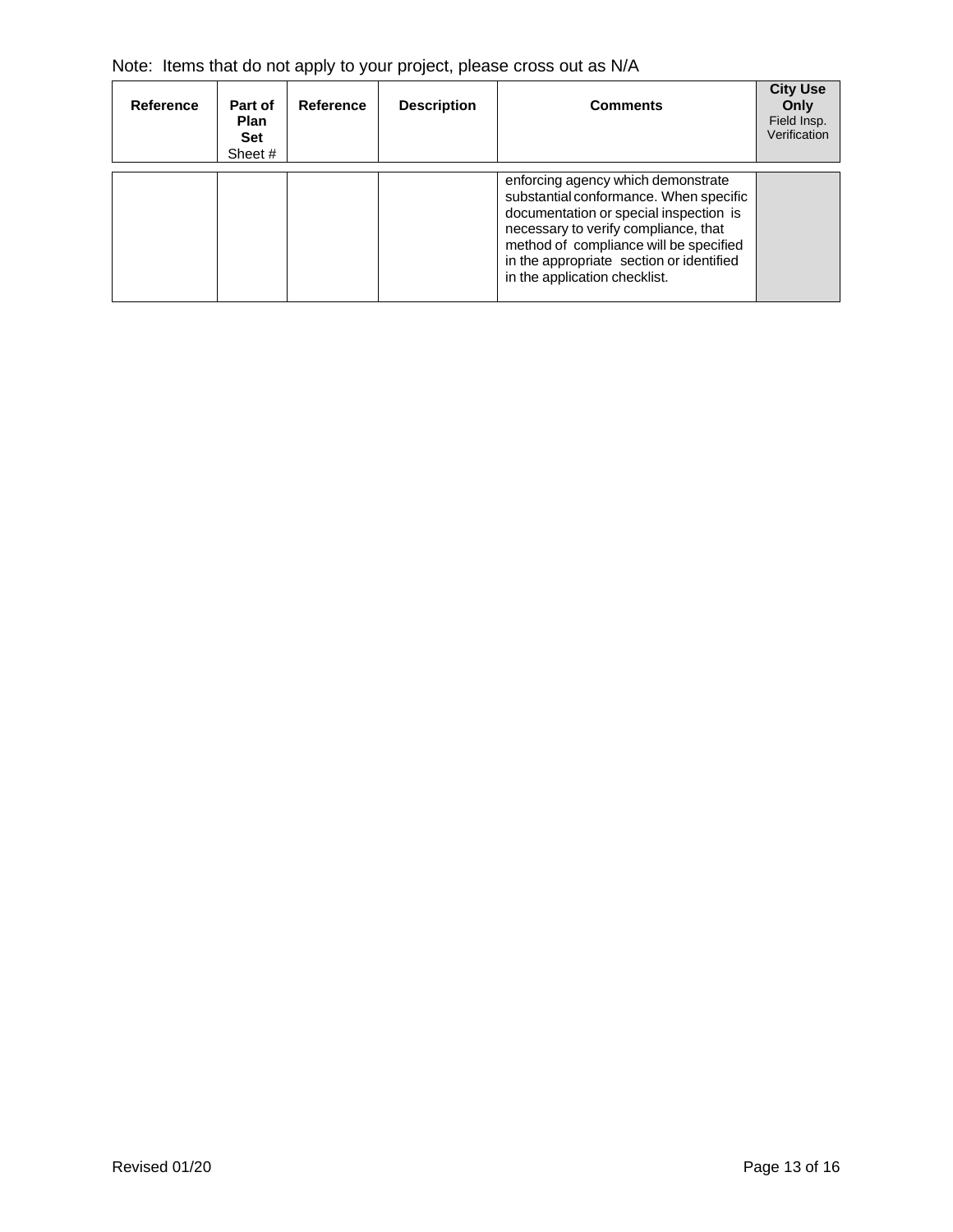#### **Table 4.504.1 Adhesive VOC Limit 1,2 Less Water and Less Exempt Compounds In Grams per Liter**

| <b>Architectural Applications</b>                                                                                                                                                                                                                                      | <b>VOC Limit</b> |  |
|------------------------------------------------------------------------------------------------------------------------------------------------------------------------------------------------------------------------------------------------------------------------|------------------|--|
| Indoor carpet adhesives                                                                                                                                                                                                                                                | 50               |  |
| Carpet pad adhesives                                                                                                                                                                                                                                                   | 50               |  |
| Outdoor carpet adhesives                                                                                                                                                                                                                                               | 150              |  |
| Wood flooring adhesive                                                                                                                                                                                                                                                 | 100              |  |
| Rubber floor adhesives                                                                                                                                                                                                                                                 | 60               |  |
| Subfloor adhesives                                                                                                                                                                                                                                                     | 50               |  |
| Ceramic tile adhesives                                                                                                                                                                                                                                                 | 65               |  |
| VCT and asphalt tile adhesives                                                                                                                                                                                                                                         | 50               |  |
| Drywall and panel adhesives                                                                                                                                                                                                                                            | 50               |  |
| Cove base adhesives                                                                                                                                                                                                                                                    | 50               |  |
| Multipurpose construction adhesives                                                                                                                                                                                                                                    | 70               |  |
| Structural glazing adhesives                                                                                                                                                                                                                                           | 100              |  |
| Single-ply roof membrane adhesives                                                                                                                                                                                                                                     | 250              |  |
| Other adhesives not specifically listed                                                                                                                                                                                                                                | 50               |  |
| <b>Specialty Applications</b>                                                                                                                                                                                                                                          |                  |  |
| <b>PVC</b> welding                                                                                                                                                                                                                                                     | 510              |  |
| <b>CPVC</b> welding                                                                                                                                                                                                                                                    | 490              |  |
| ABS welding                                                                                                                                                                                                                                                            | 325              |  |
| Plastic cement welding                                                                                                                                                                                                                                                 | 250              |  |
| Adhesive primer for plastic                                                                                                                                                                                                                                            | 550              |  |
| Contact adhesive                                                                                                                                                                                                                                                       | 80               |  |
| Special purpose contact adhesive                                                                                                                                                                                                                                       | 250              |  |
| Structural wood member adhesive                                                                                                                                                                                                                                        | 140              |  |
| Top and trim adhesive                                                                                                                                                                                                                                                  | 250              |  |
| <b>Substrate Specific Applications</b>                                                                                                                                                                                                                                 |                  |  |
| Metaltometal                                                                                                                                                                                                                                                           | 30               |  |
| Plastic foams                                                                                                                                                                                                                                                          | 50               |  |
| Porous material (except wood)                                                                                                                                                                                                                                          | 50               |  |
| Wood                                                                                                                                                                                                                                                                   | 30               |  |
| Fiberglass                                                                                                                                                                                                                                                             | 80               |  |
| 1. If an adhesive is used to bond dissimilar substrates together, the<br>adhesive with the highest VOC content shall be allowed.<br>2. For additional information regarding methods to measure the<br>VOC content specified in this table, see South Coast Air Quality |                  |  |

Management District Rule 1168.

|  | Table 4.504.2            |                                             |
|--|--------------------------|---------------------------------------------|
|  | <b>Sealant VOC Limit</b> |                                             |
|  |                          | <b>Less Water and Less Exempt Compounds</b> |
|  | In Grams per Liter       |                                             |

| <b>Sealants</b>            | <b>VOC Limit</b> |
|----------------------------|------------------|
| Architectural              | 250              |
| Marie deck                 | 760              |
| Nonmembrane roof           | 300              |
| Roadway                    | 250              |
| Single-ply roof membrane   | 450              |
| Other                      | 420              |
| <b>Sealant Primers</b>     |                  |
| Architectural              |                  |
| Nonporous                  | 250              |
| Porous                     | 775              |
| <b>Modified Bituminous</b> | 500              |
| Marine deck                | 760              |
| Other                      | 750              |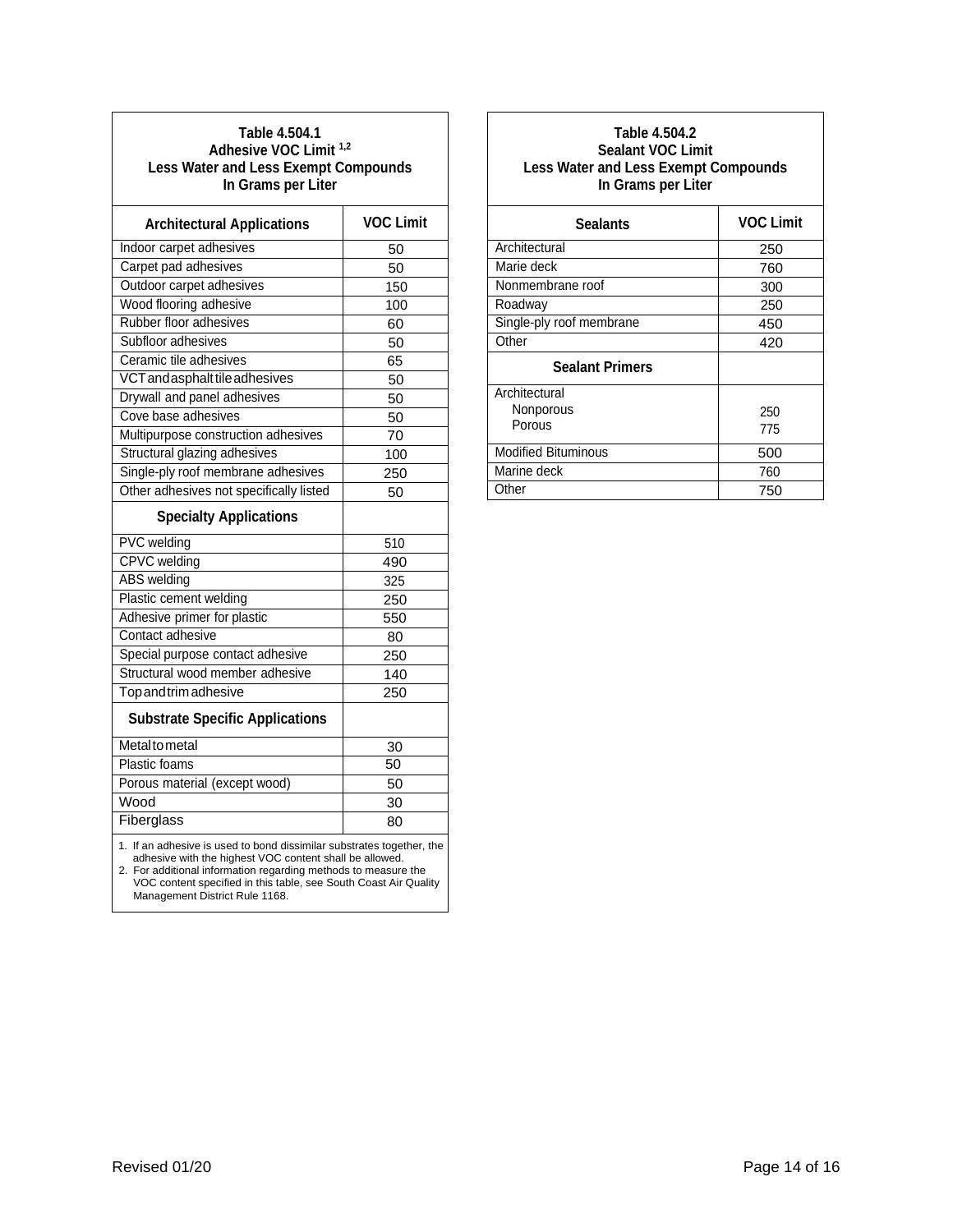| Table 4.504.3<br>VOC Content Limits for Architectural Coatings <sup>2,3</sup><br><b>Grams of VOC per Liter of Coating</b><br><b>Less Water and Less Exempt Compounds</b> |                  |  |
|--------------------------------------------------------------------------------------------------------------------------------------------------------------------------|------------------|--|
| <b>Coating Category</b>                                                                                                                                                  | <b>VOC Limit</b> |  |
| Flat coatings                                                                                                                                                            | 50               |  |
| Nonflat coatings                                                                                                                                                         | 100              |  |
| Nonflat-high gloss coatings                                                                                                                                              | 150              |  |
| <b>Specialty Coatings</b>                                                                                                                                                |                  |  |
| Aluminum roof coatings                                                                                                                                                   | 400              |  |
| Basement specialty coatings                                                                                                                                              | 400              |  |
| Bituminous roof coatings                                                                                                                                                 | 50               |  |
| Bituminous roof primers                                                                                                                                                  | 350              |  |
| <b>Bond breakers</b>                                                                                                                                                     | 350              |  |
| Concrete curing compounds                                                                                                                                                | 350              |  |
| Concrete/masonry sealers                                                                                                                                                 | 100              |  |
| Driveway sealers                                                                                                                                                         | 50               |  |
| Dry fog coatings<br>Faux finishing coatings                                                                                                                              | 150<br>350       |  |
| Fire resistive coatings                                                                                                                                                  | 350              |  |
| Floor coatings                                                                                                                                                           | 100              |  |
| Form-release compounds                                                                                                                                                   | 250              |  |
| Graphic arts coatings (sign paints)                                                                                                                                      | 500              |  |
| High temperature coatings                                                                                                                                                | 420              |  |
| Industrial maintenance coatings                                                                                                                                          | 250              |  |
| Low solids coatings <sup>1</sup>                                                                                                                                         | 120              |  |
| Magnesite cement coatings                                                                                                                                                | 450              |  |
| Mastic texture coatings                                                                                                                                                  | 100              |  |
| Metallic pigmented coatings                                                                                                                                              | 500              |  |
| Multicolor coatings                                                                                                                                                      | 250              |  |
| Pretreatment wash primers                                                                                                                                                | 420              |  |
| Primers, sealers and undercoaters                                                                                                                                        | 100              |  |
| Reactive penetrating sealers                                                                                                                                             | 350              |  |
| Recycled coatings                                                                                                                                                        | 250              |  |
| Roof coatings                                                                                                                                                            | 50               |  |
| Rust preventative coatings                                                                                                                                               | 250              |  |
| <b>Shellacs</b><br>Clear<br>Opaque                                                                                                                                       | 730<br>550       |  |
| Specialty primers, sealers and undercoaters                                                                                                                              | 100              |  |
| Stains                                                                                                                                                                   | 250              |  |
| <b>Stone Consolidants</b>                                                                                                                                                | 450              |  |
| Swimming pool coatings                                                                                                                                                   | 340              |  |
| Traffic marking coatings                                                                                                                                                 | 100              |  |
| Tub and tile refinish coatings                                                                                                                                           | 420              |  |
| Waterproofing membranes                                                                                                                                                  | 250              |  |

# **Table 4.504.3 (cont.)**

| Wood preservatives                                                                                                                                                                                                                                                                                                                                                                            | 350 |  |
|-----------------------------------------------------------------------------------------------------------------------------------------------------------------------------------------------------------------------------------------------------------------------------------------------------------------------------------------------------------------------------------------------|-----|--|
| Zinc-rich primers                                                                                                                                                                                                                                                                                                                                                                             | 340 |  |
| 1. Grams of VOC per liter of coating, including water and including<br>exempt compounds<br>2. The specified limits remain in effect unless revised limits are<br>listed in subsequent columns in the table.<br>3. Values in this table are derived from those specified by the<br>California air Resources Board, Architectural Coatings<br>Suggested Control Measure, February 1, 2008. More |     |  |

information is available from the Air Resources Board.

#### **Table 4.504.5 Formaldehyde Limits1 Maximum Formaldehyde Emissions in Parts per Million**

| <b>Product</b>                                                                                                                                                                                                                                                                                                | <b>Current Limit</b> |  |
|---------------------------------------------------------------------------------------------------------------------------------------------------------------------------------------------------------------------------------------------------------------------------------------------------------------|----------------------|--|
| Hardwood plywood veneer core                                                                                                                                                                                                                                                                                  | 0.05                 |  |
| Hardwood plywood composite core                                                                                                                                                                                                                                                                               | 0.05                 |  |
| Particle board                                                                                                                                                                                                                                                                                                | 0.09                 |  |
| Medium density fiberboard                                                                                                                                                                                                                                                                                     | 0.11                 |  |
| Thin medium density fiberboard <sup>2</sup>                                                                                                                                                                                                                                                                   | 0.13                 |  |
| 1. Values in this table are derived from those specified by the<br>California Air Resources Board, Air Toxics Control Measure for<br>Composite Wood as tested in accordance with ASTM E1333.<br>For Additional information, see California Code of Regulations,<br>Title 17, Sections 93120 through 93120.12. |                      |  |

2. Thin medium density fiberboard has a maximum thickness of 5/16 inch (8mm).